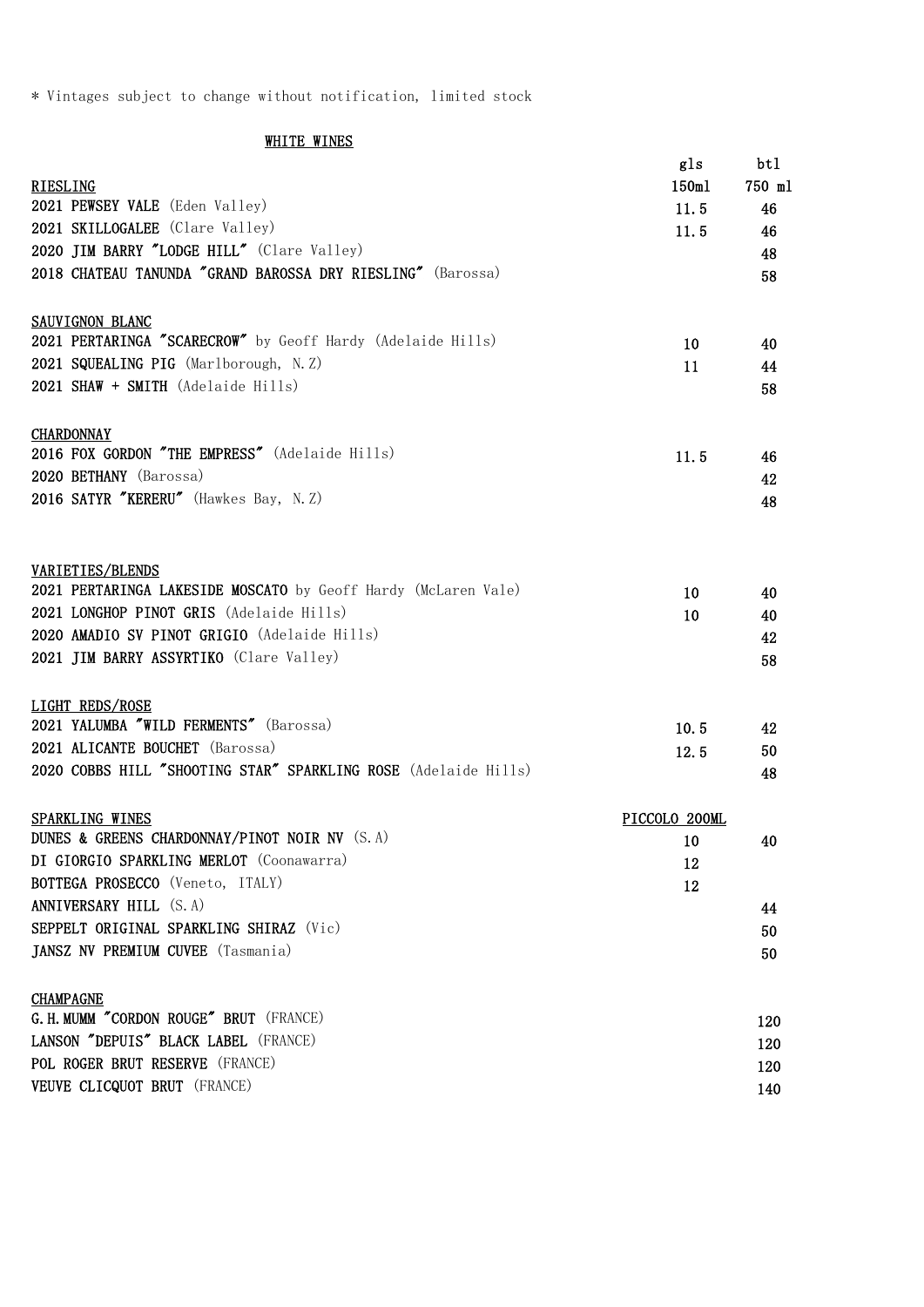| <b>RED WINES</b>                                      | gls   | bt 1   |
|-------------------------------------------------------|-------|--------|
| <b>SHIRAZ</b>                                         | 150m1 | 750 ml |
| 2019 CORIOLE "REDSTONE" (McLaren Vale)                | 10.5  | 42     |
| 2019 BETHANY "FIRST VILLAGE" (Barossa)                | 10.5  | 42     |
| 2019 JIM BARRY "LODGE HILL" (Clare Valley)            | 11.5  | 46     |
| 2020 FIRST DROP "MOTHER'S MILK" (Barossa)             |       | 48     |
| 2019 COBBS HILL "STAGECOACH" (Adelaide hills)         |       | 48     |
| 2019 REDMAN (Coonawarra)                              |       | 52     |
| 2019 PEPPERJACK (Barossa)                             |       | 54     |
| 2018 LAKE BREEZE "SECTION 54" (Langhorne Creek)       |       | 58     |
| 2019 KAY BROTHERS "AMERY" (McLaren Vale)              |       | 58     |
| 2018 ARAMIS "THE BASTION" (McLaren Vale)              |       | 60     |
| 2015 NOVA VITA GK "THE ENTREPRENEUR" (Adelaide Hills) |       | 68     |
| 2016 CORDELIA (McLaren Vale)                          |       | 85     |
| 2019 GIBSON RESERVE (Barossa)                         |       | 90     |
| 2017 ROCKFORD BASKET PRESS (S.A)                      |       | 130    |

## CABERNET SAUVIGNON

| 10.5 | 42 |
|------|----|
| 13.5 | 54 |
| 15   | 60 |
|      | 48 |
|      | 48 |
|      | 54 |
|      | 60 |
|      | 65 |
|      | 70 |
|      | 70 |
|      |    |

# VARIETIES/BLENDS

| VARIETIES/BLENDS                                              |      |    |
|---------------------------------------------------------------|------|----|
| 2018 AMADIO "HORSE & CART" SH/CAB (Adelaide Hills)            | 10   | 40 |
| 2020 PETE'S PURE PINOT NOIR (Murray Darling)                  | 10   | 40 |
| 2019 WIRRA WIRRA "CHURCH BLOCK" SH/CAB/MERLOT (McLaren Vale)  | 11   | 44 |
| 2020 RUNNING WITH BULLS TEMPRANILLO (Barossa)                 | 11   | 44 |
| 2020 KALLESKE "CLARRYS'S" GSM (Barossa, Organic)              | 11.5 | 46 |
| 2017 DISCOVERY ROAD by Gibson Wines "IL MINESTRONE" (Barossa) |      | 44 |
| 2018 PERTARINGA "STAGE LEFT" MERLOT (Adelaide Hills)          |      | 44 |
| 2020 RUNNING WITH BULLS GRENACHE (Barossa)                    |      | 44 |
| 2019 NOVA VITA "FIREBIRD" SANGIOVESE (Adelaide Hills)         |      | 46 |
| 2019 NOCTON PINOT NOIR (Coal River Valley, Tasmania)          |      | 55 |
| 2017 JIM BARRY "SINGLE VINEYARD" CAB/MALBEC (Clare Valley)    |      | 55 |
| 2019 MORDRELLE "THE GAUCHO" MALBEC (Langhorne Creek)          |      | 60 |
| 2020 DALRYMPLE PINOT NOIR (Pipers River, Tasmania)            |      | 68 |
| 2016 LOU MIRANDA ESTATE SAGRANTINO (Barossa)                  |      | 70 |
| 2017 GRASSHOPPER ROCK PINOT NOIR (Central Otago, N.Z)         |      | 85 |
| 2018 ROCKFORD "ROD & SPUR" SHIRAZ/CAB (Barossa)               |      | 95 |
|                                                               |      |    |